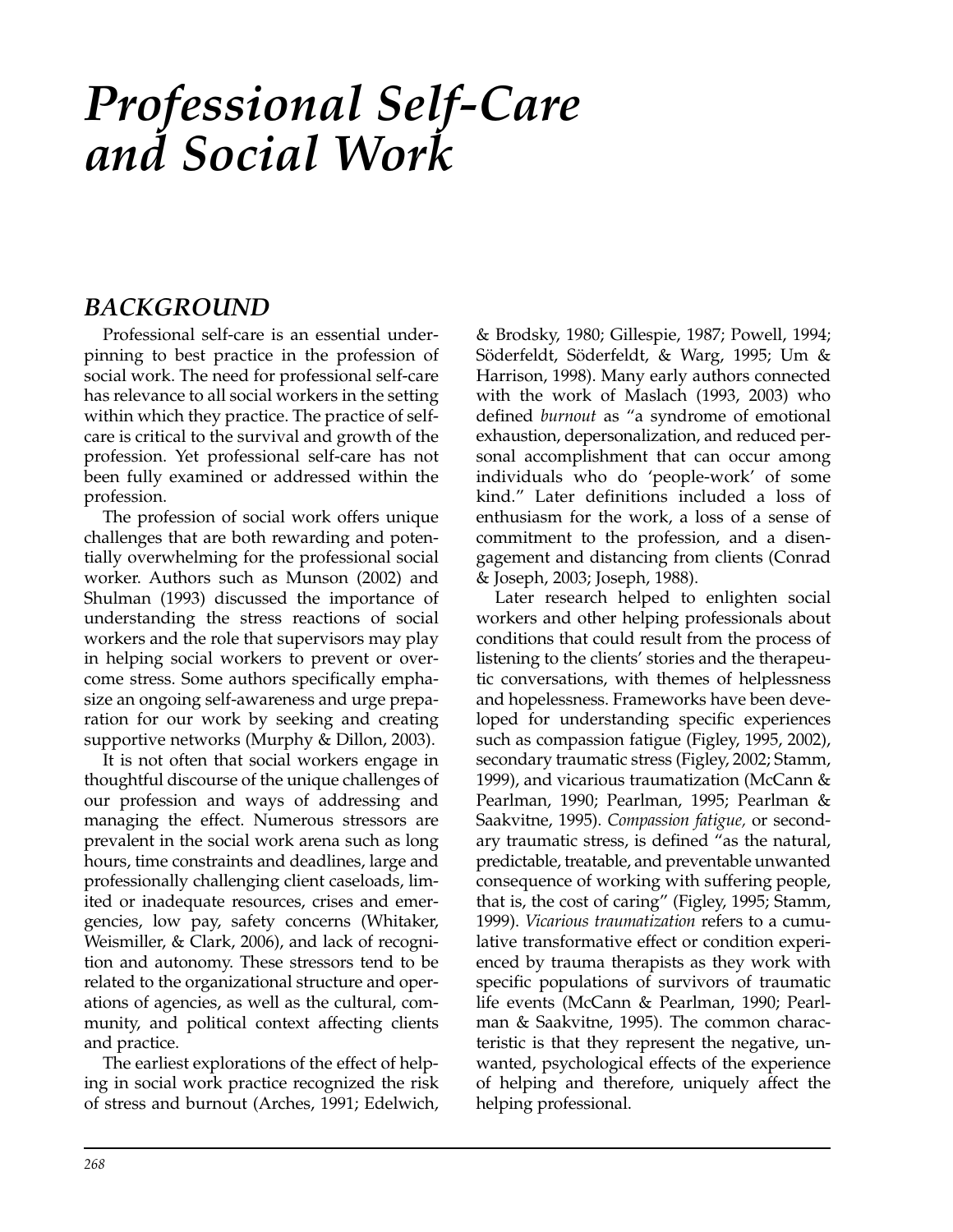Particular focus of the literature has been on the effect of trauma work on social workers in settings dealing with family violence (Bell, 2003; Bell, Kulkami, & Dalton, 2003), child protective service (Cornille & Meyers, 1999; Dane, 2000; Pryce, Shackelford, & Pryce, 2007; Regehr, Hemsworth, Leslie, Howe, & Chau, 2004), sexual abuse (Couper, 2000; Cunningham, 1999), and grief and loss (Walsh-Burke, 2006). Cunningham (2003) described two types of trauma: human induced trauma, such as as sexual abuse, and naturally caused trauma such as cancer. Some studies have examined the effect of disasters on social workers (Adams, Boscarino, & Figley, 2006; Boscarino, Figley, & Adams, 2004) and the incidence of secondary traumatic stress in child welfare (Pryce et al., 2007). Greene (2007) and others have expanded resilience to the workplace, and the risks for those professionals involved with the "occupational hazards that presents for Social Work professionals time and again . . . of taking care of others, both before and more than ourselves" (Fink-Samnick, 2007).

Some attention has been focused on educating social work students about these conditions through classroom experiences where stress management techniques are taught (Dziegielewski, Tumage, & Roest-Marti, 2004) and through lectures exploring vicarious trauma as one of the psychological effects of helping (Cunningham, 2004).

Throughout the explorations and discussions of these stress factors, most authors emphasize the need for social workers and other helping professionals. Some recommend specific strategies that are self-affirming, self-protecting, and self-nurturing (Pearlman & Saakvitne, 1995). Others discuss survival strategies and tools that address the physical, psychological, professional, interpersonal, and spiritual aspects of the practitioner (Figley, 1995). One study, using the strengths perspective in family violence work, identified five distinct characteristics of the more resilient workers as having a sense of competence about coping, maintaining an objective motivation, resolving personal traumas, drawing on positive role models of coping, and having buffering personal beliefs (Bell, 2003).

#### *ISSUE STATEMENT*

In light of recent and significant research indicating that social workers engaged in direct practice are likely to develop symptoms of secondary traumatic stress, it is imperative that the social work profession devotes greater attention to and creates greater awareness of these issues.

The critical key to prevention and management of adverse conditions such as stress, burnout, compassion fatigue, and secondary traumatic stress or vicarious traumais the practice of self-care. Baker (2003) conceptualizeed self-care as the combination of three processes: self-awareness, self-regulation, and balancing connections between self, others, and the larger community. *Professional self-care* in social work can be defined as a core essential component to social work practice and reflects a choice and commitment to become actively involved in maintaining one's effectiveness as a social worker. Furthermore, in promoting the practice of professional self-care, a repertoire of self-care strategies is essential to support the social worker in preventing, addressing, and coping with the natural, yet unwanted, consequences of helping (Lopez, 2007).

Professional self-care is vital to the profession of social work for several reasons:

**Professional self-care is an essential compo**nent in competent, compassionate, and ethical social work practice, requiring time, energy, and commitment.

**Promoting the practice of professional self**care in social work explicitly acknowledges the challenging and often overwhelming nature of our work.

 Professional self-care places emphasis on primary prevention of these unwanted conditions and implies that tools and strategies should be part of one's overall professional selfcare plan. Actively preparing social workers with knowledge and skill for overcoming these experiences is key.

■ Professional self-care in social work is critical to maintaining ethical and professional behavior and providing competent services to clients across diverse settings.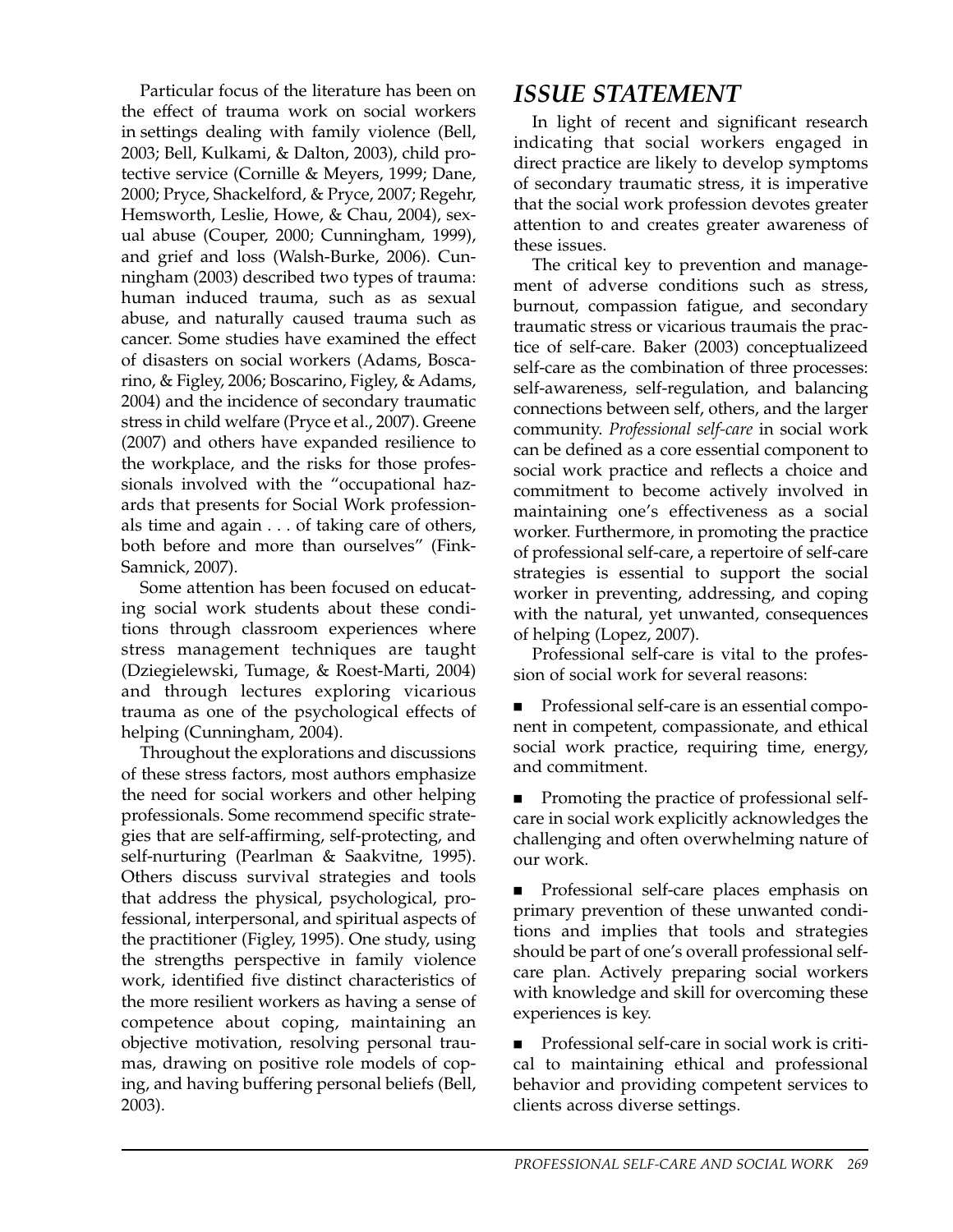Although the practice of professional selfcare applies to all social workers, it is especially critical for social workers providing care to traumatized populations

 Acknowledging professional self-care in social work is an important first step in preserving the integrity of social workers and in retaining valued professionals in the profession. Actively preparing social workers to effectively face these conditions will support social workers in maintaining their commitment to the profession.

# *POLICY STATEMENT*

NASW recognizes and acknowledges the unique and valuable contributions of the professional social worker. NASW supports the practice of professional self-care for social workers as a means of maintaining their competence, strengthening the profession, and preserving the integrity of their work with clients. Education, self-awareness, and commitment are considered key to promoting the practice of professional self-care. In recognition of social workers as valued professional resources across diverse practice settings, NASW supports

 the establishment and implementation of organizational policies that promote participatory decision making, interactive coping styles, and environments in which organizational values and conflict can be openly discussed and negotiated.

 the establishment and enforcement of organizational policies and practices that address and enhance safety in the workplace. Organizations may be supportive by examining the organizational culture, redefining workload, providing essential supervision, encouraging self-care practices, allowing for group support, and creating a supportive work environment.

 the promotion, support, and modeling of the practice of professional self-care by social work supervisors with social work supervisees.

 the promotion and support of the practice of professional self-care by social work administrators. Social work administrators can demonstrate support for self-care by reflecting self-care in policies and in the process of evaluation; offering supportive supervision, ongoing processing and debriefing after traumatic or stressful occurrences, staff retreats, team building with a focus on rejuvenating social work staff; and actively sponsoring healthy lifestyle activities within the work environment, such as walking, running, aerobics, healthy eating, encouraging time off, taking breaks and mental health days, and providing relaxing and nurturing environments for meditating.

 the development of individual professional self-care plans by all social workers that includes a repertoire of personalized strategies for maintaining health, preventing burnout and compassion fatigue, and addressing secondary traumatic stress or vicarious trauma. The plan should also include the development or enhancement of interactive coping styles that deal directly with the management of organizational conflict and differences with colleagues. Social workers should cultivate and maintain self-awareness of their personal and professional limitations and monitor their efforts to promote the practice of professional self-care and to support social work colleagues in these processes as well.

■ the development of continuing education programs on professional self-care and conditions such as stress, burnout, compassion fatigue, secondary traumatic stress, and vicarious trauma.

■ the development of creative and innovative support services for social workers, which may include support groups, professional retreats, Web site resources, online support, and chat groups.

 the recognition by social work education programs of their critically important roles in educating social work students about the practice of professional self-care by integrating such content into existing student standards, policies, foundation and advanced curriculums, field practicum, and assignments and projects.

■ the training of social work students about professional self-care in their field experiences and the modeling of these behaviors by field instructors.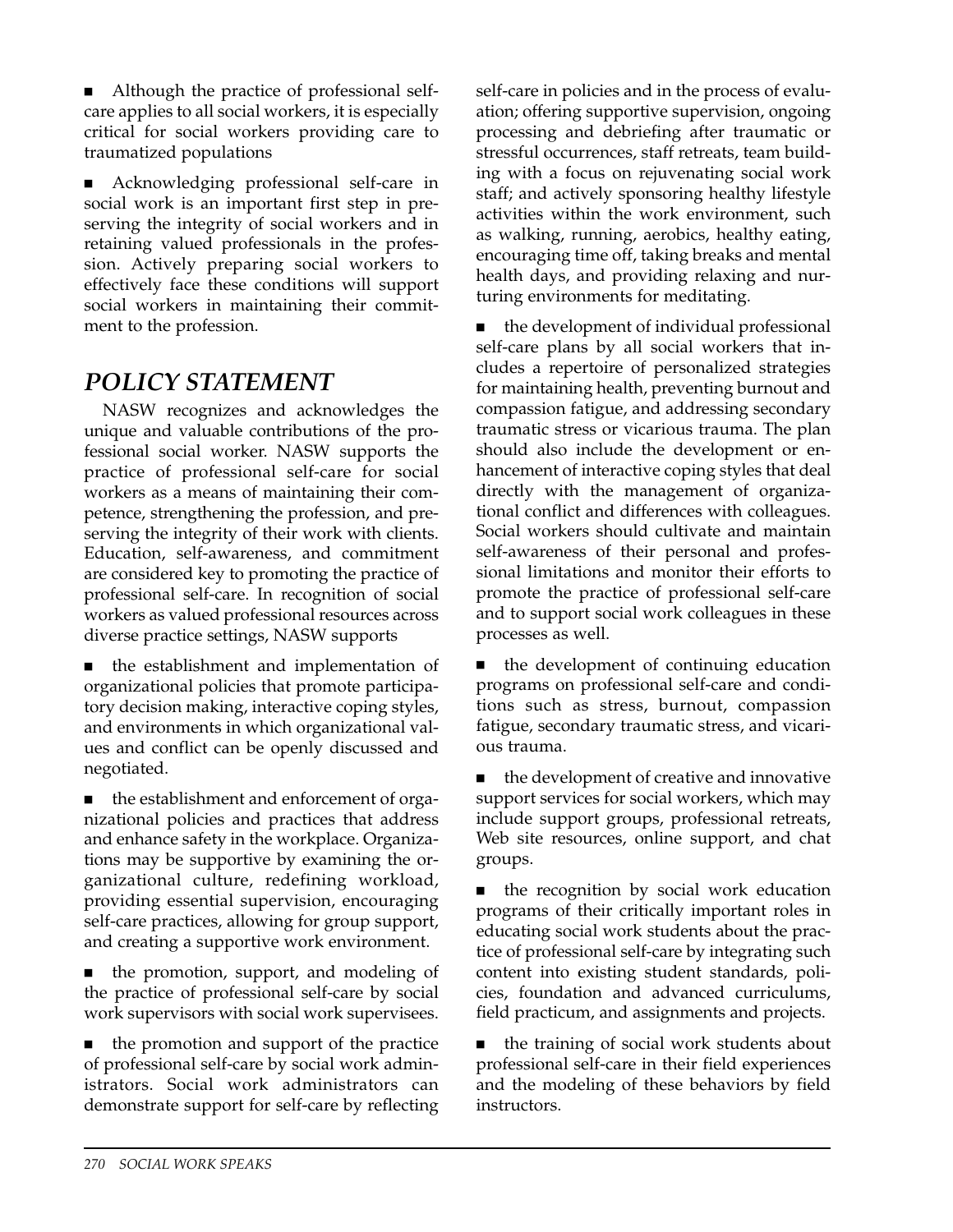**IDED** further research to continue the exploration of the prevalence of secondary traumatic stress and vicarious trauma among social workers in a variety of settings and to examine resiliency factors and self-care practices among social workers.

 further development of publications that address the issue of professional self-care and social work and that offer tools and strategies for thriving in social work practice.

## *REFERENCES*

- Adams, R. E., Boscarino, J. A., & Figley, C. R. (2006). Compassion fatigue and psychological distress among social workers: A validation study. *American Journal of Orthopsychiatry, 76,* 103–108.
- Arches, J. (1991). Social structure, burnout, and job satisfaction. *Social Work, 36,* 202–206.
- Baker, E. (2003). *Caring for ourselves as psychologists.* Retrieved May 30, 2008, from http:// www.google.com/search?hl=en&as\_q= Baker+and+2003&as\_epq=professional+ self-care&as\_oq=&as\_eq=&num=10&lr= lang\_en&as\_filetype=&ft=i&as\_sitesearch  $=\&$ as\_qdr=all&as\_rights=&as\_occt=any  $&cr = &s$ as\_n $lo = &s$ as\_nhi $= &s$ safe $=$ images
- Bell, H. (2003). Strengths and secondary trauma in family violence work. *Social Work, 48,* 513–522.
- Bell, H., Kulkarni, S., & Dalton, L. (2003). Organizational prevention of vicarious trauma. *Families in Society, 84,* 463–470.
- Boscarino, J. A., Figley, C. R., & Adams, R. E. (2004). Compassion fatigue following the September 11 terrorist attacks: A study of secondary trauma among New York city social workers. *International Journal of Emergency Mental Health, 6*(2), 57–66.
- Conrad, A. P., & Joseph, M. V. (2003). Spirituality and burnout prevention. In *Solid Practice III.* Hong Kong: Cosmos Books.
- Cornille, T. A., & Meyers, T. W. (1999). Secondary traumatic stress among child protective service workers: Prevalence, severity and predictive factors. *Traumatology, 5,* 15–31.
- Couper, D. (2000). The impact of the sexually abused child's pain on the worker and the

team. *Journal of Social Work Practice, 14*(1), 9–16.

- Cunningham, M. (1999). The impact of sexual abuse treatment on the social work clinician. *Child and Adolescent Social Work Journal, 16,* 277–290.
- Cunningham, M. (2003). Impact of trauma on social work clinicians: Empirical findings. *Social Work, 48,* 451–459.
- Cunningham, M. (2004). Teaching social workers about trauma: Reducing the risks of vicarious traumatization in the classroom. *Journal of Social Work Education, 40,* 305–317.
- Dane, B. (2000). Child welfare workers: An innovative approach for interacting with secondary trauma. *Journal of Social Work Education, 36,* 27–38.
- Dziegielewski, S. F., Turnage, B., & Roest-Marti, S. (2004). Addressing stress with social work students: A controlled evaluation. *Journal of Social Work Education, 40,* 105–119.
- Edelwich, J., & Brodsky, A. (1980). *Burn-out.* New York: Human Sciences Press.
- Figley, C. R. (Ed.). (1995). *Compassion fatigue: Coping with secondary traumatic stress disorder in those who treat the traumatized.* New York: Brunner/Mazel.
- Figley, C. R. (Ed.). (2002). *Treating compassion fatigue.* New York: Brunner-Routledge.
- Fink-Samnick, E. (2007). Fostering a sense of professional resilience. *The New Social Worker, 14*(3), 24–27.
- Gillespie, D. F. (Ed.). (1987). *Burnout among social workers.* New York: Haworth Press.
- Greene, R. R. (2007). *Social work practice: A risk and resilience perspective.* Belmont, CA: Brooks/Cole.
- Joseph, M. V. (1988, January). The roots of burnout: Implications of church ministries. *Church Personnel Issues*, pp. 1–6.
- Lopez, S. A. (2007, July 20). *Professional self-care & social work.* Opening keynote Address— NASW Texas Chapter Sandra A. Lopez Leadership Institute, Austin.
- Maslach, C. (1993). Burnout: A multidimensional perspective. In W. B. Schaufeli, C. Maslach, & T. Marek (Eds.), *Professional burnout: Recent developments in theory and research* (pp. 19–32). Washington, DC: Taylor & Francis.